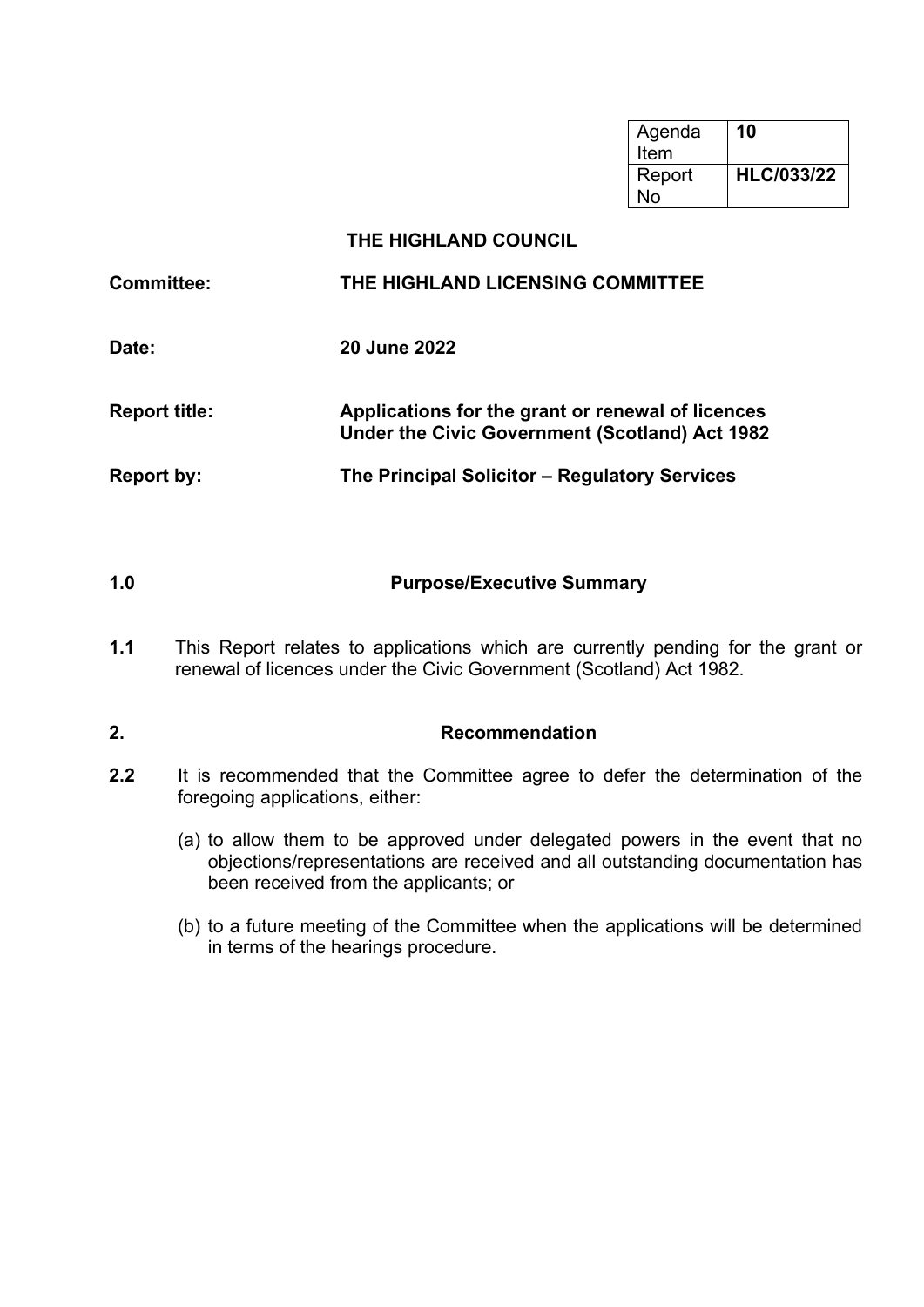#### **3.0 Background**

- **3.1** In terms of Section 3(1) of the abovementioned Act all applications require to be determined within 9 months of their application date otherwise the licences will be granted unconditionally for a period of 12 months. Furthermore all applications which have not been dealt with within 3 months must be submitted to the Licensing Committee for consideration.
- **3.2** The Committee is invited to consider the following applications which are currently pending:-

**4.0 Caithness, Sutherland and Easter Ross Area**

### **Name of applicant Type of licence Current status 4.1** Hans Henderson Street Trader Awaiting photo from applicant **4.2** Brora Social Amenities Group Public Entertainment – Marquee in Grounds of Brora Primary School Awaiting consultee responses **4.3** Lairg Gala Week Public Entertainment – Old Sutherland Transport Site, Lairg Awaiting consultee responses **4.4** Doll Hall Public Entertainment – Doll Hall, Doll Awaiting consultee responses **4.5** Golspie Gala Week Public Entertainment – Golspie High School Playing Fields & Assembly Hall, Golspie Awaiting consultee responses **4.6** Sutherland Agricultural **Society** Public Entertainment – The Links, Dornoch Awaiting consultee responses and documentation **4.7** Marta Szary **Street Trader** Awaiting consultee responses and food hygiene certificate **5.0 Inverness, Nairn and Badenoch Area**

|     | Name of applicant   | <b>Type of licence</b>           | <b>Current status</b>                                |
|-----|---------------------|----------------------------------|------------------------------------------------------|
| 5.1 | Wojciech Kobialka   | <b>Private Hire Car Operator</b> | Applicant still to present<br>vehicle for inspection |
| 5.2 | Iulian Zambresteanu | <b>Private Hire Car Driver</b>   | Awaiting document from<br>applicant                  |
| 5.3 | Roy Cumming         | Taxi Driver                      | Awaiting document from                               |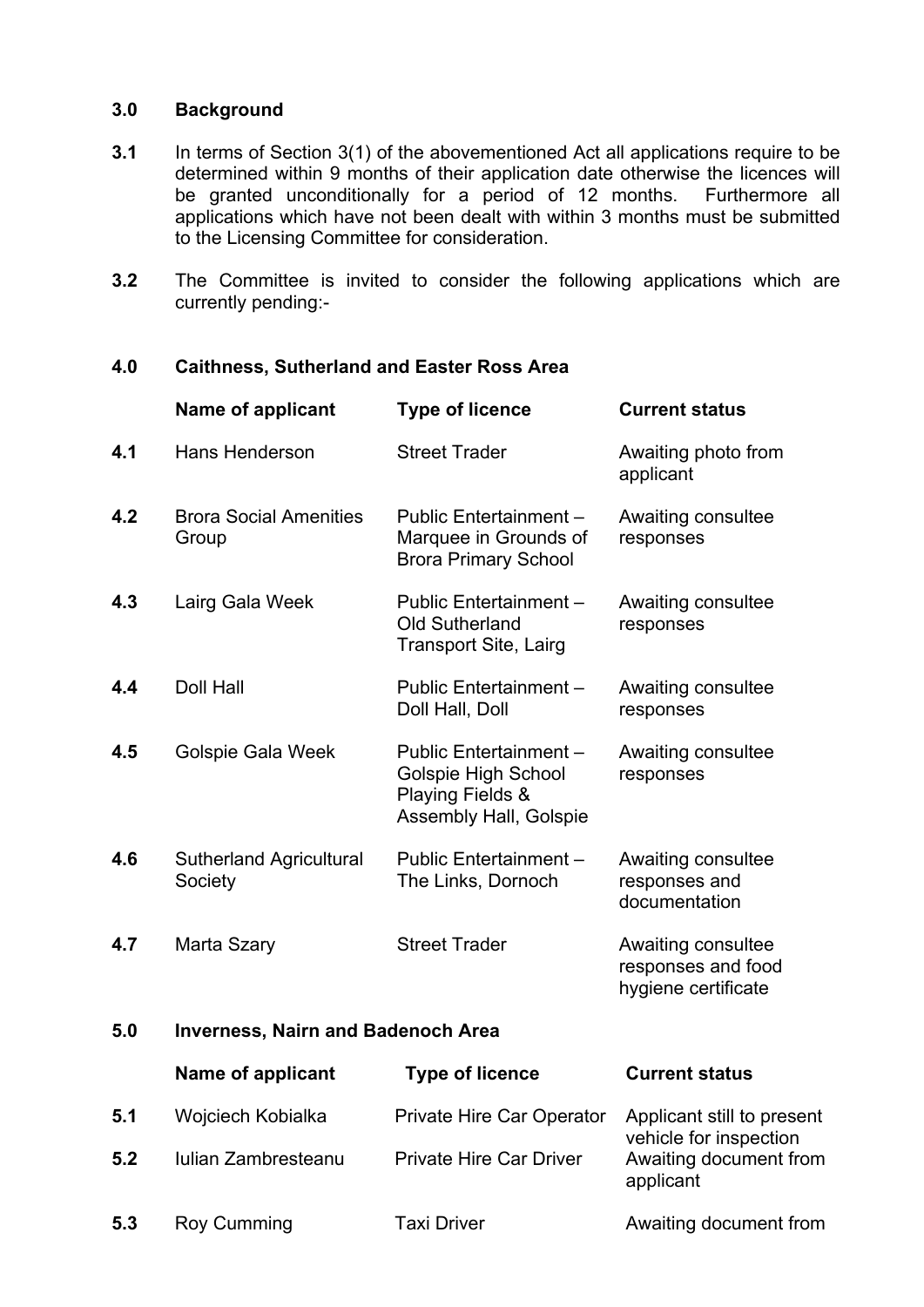|      |                                                    |                                                                                                        | applicant                                                              |
|------|----------------------------------------------------|--------------------------------------------------------------------------------------------------------|------------------------------------------------------------------------|
| 5.4  | <b>Bounite Mustapha</b>                            | <b>Private Hire Car Driver</b>                                                                         | Applicant still to undergo<br><b>Right to Work Check</b>               |
| 5.5  | <b>Mark Tait</b>                                   | <b>Taxi Driver</b>                                                                                     | Applicant still to sit and<br>pass taxi drivers<br>knowledge test      |
| 5.6  | <b>Marley Bennett</b>                              | <b>Skin Piercing &amp; Tattooing</b><br>Ink Hut,<br>Culloden,<br>Inverness                             | Awaiting document from<br>applicant                                    |
| 5.7  | <b>Inverness Caledonian</b><br>Thistle Concert Co. | <b>Public Entertainment</b><br><b>Concerts at Caledonian</b><br>Stadium,<br>Stadium Road,<br>Inverness | <b>Currently undergoing</b><br><b>Safety Advisory Group</b><br>process |
| 5.8  | Paula Strawhorm                                    | House in Multiple<br>Occupation<br>76 Telford Road,<br>Inverness                                       | Awaiting documents<br>from applicant                                   |
| 5.9  | Miroslaw Grzbowski                                 | <b>Taxi Driver</b>                                                                                     | Applicant still to sit and<br>pass taxi drivers<br>knowledge test      |
| 5.10 | <b>CEX Ltd</b>                                     | <b>Second Hand Dealer</b><br>53-57 High Street,<br>Inverness                                           | Awaiting document from<br>applicant                                    |
| 5.11 | <b>Raymond Stewart</b>                             | <b>Private Hire Car Driver</b>                                                                         | Awaiting document from<br>applicant                                    |
| 5.12 | <b>Prasanth Sukamaran</b>                          | <b>Taxi Operator</b>                                                                                   | Applicant still to present<br>vehicle for inspection                   |
| 5.13 | <b>LCC Live Event</b><br>Services Ltd.             | <b>Public Entertainment</b><br><b>European Pipe Band</b><br>Championships,<br>Bught Park,<br>Inverness | <b>Currently undergoing</b><br><b>Safety Advisory Group</b><br>process |
| 5.14 | <b>LCC Live Event</b><br>Services Ltd.             | <b>Public Entertainment</b><br>Concerts at Bught Park,<br>Inverness                                    | <b>Currently undergoing</b><br><b>Safety Advisory Group</b><br>process |
| 5.15 | Jeana Stott                                        | <b>Public Entertainment</b><br>Dubness Event,<br>Clune Farm,<br>Dores,<br>Inverness                    | <b>Currently undergoing</b><br><b>Safety Advisory Group</b><br>process |
| 5.16 | Jilson Joy                                         | <b>Taxi Driver</b>                                                                                     | Applicant still to sit and<br>pass taxi drivers<br>knowledge test      |
| 5.17 | <b>Inverness Taxis</b>                             | <b>Taxi Booking Office</b><br>Unit 3,<br>15 Lotland Street,<br>Inverness,<br><b>IV11ST</b>             | Awaiting document from<br>applicant                                    |
| 5.18 | Jamal Abdulla                                      | <b>Taxi Operator</b>                                                                                   | Applicant still to present<br>vehicle for inspection                   |
| 5.19 | Jamal Abdulla                                      | <b>Taxi Operator</b>                                                                                   | Applicant still to present<br>vehicle for inspection                   |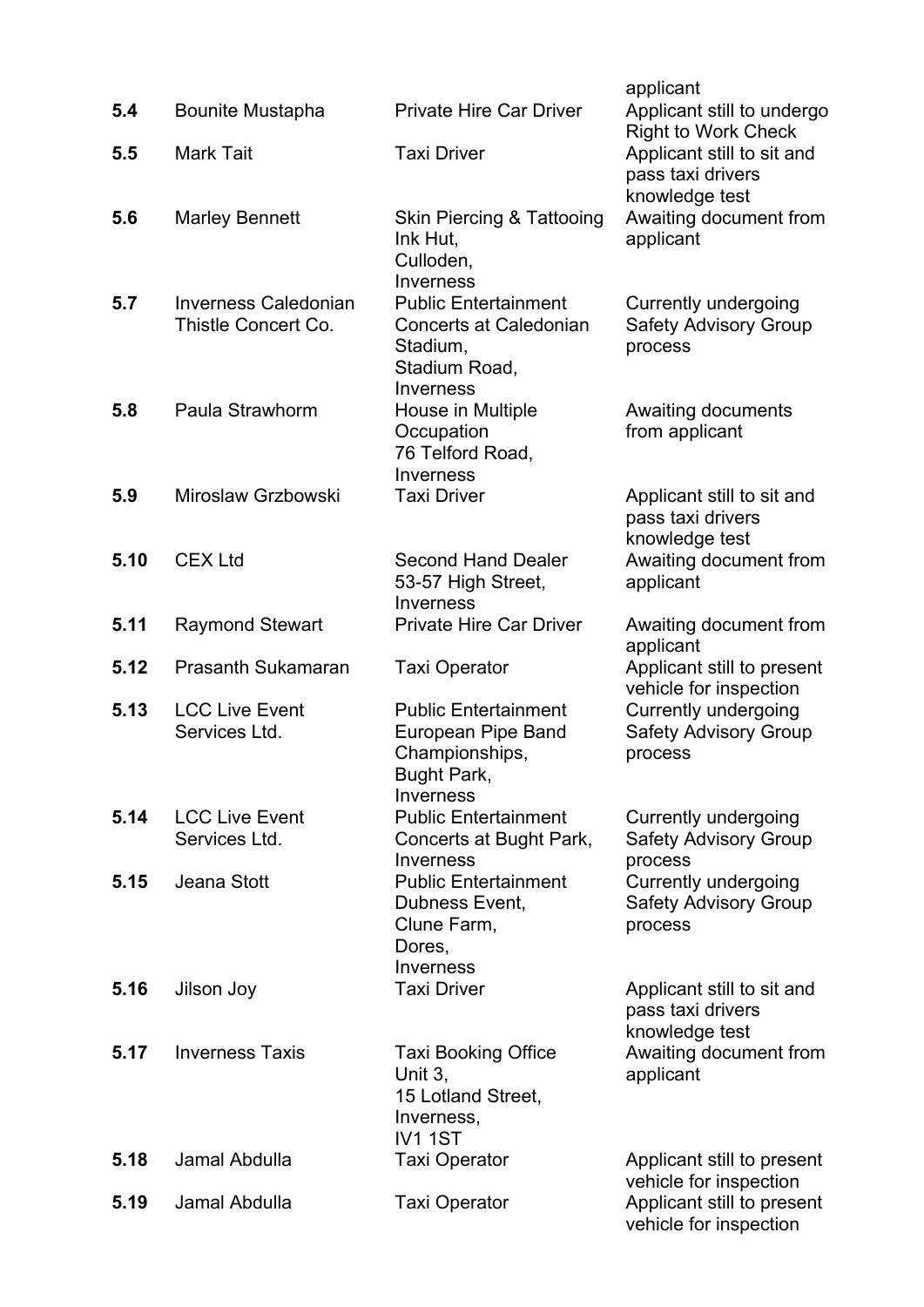| 5.20 | Jamie Fraser                           | <b>Taxi Driver</b>                                                                             | Applicant still to sit and<br>pass taxi drivers<br>knowledge test                           |
|------|----------------------------------------|------------------------------------------------------------------------------------------------|---------------------------------------------------------------------------------------------|
| 5.21 | Mervyn Macpherson                      | <b>Private Hire Car Driver</b>                                                                 | Applicant still to undergo<br><b>Right to Work Check</b>                                    |
| 5.22 | Abigail Dalrymple                      | <b>Skin Piercing &amp; Tattooing</b><br>3 Wells Street,<br>Inverness                           | Awaiting documents<br>from applicant                                                        |
| 5.23 | Nicole Mcphee                          | <b>Skin Piercing &amp; Tattooing</b><br>3 Wells Street,<br>Inverness                           | Awaiting documents<br>from applicant                                                        |
| 5.24 | <b>LCC Live Event</b><br>Services Ltd. | <b>Public Entertainment</b><br><b>Concert at Northern</b><br>Meeting Park,<br><b>Inverness</b> | <b>Currently undergoing</b><br><b>Safety Advisory Group</b><br>process                      |
| 5.25 | <b>Mark Huis</b>                       | <b>Street Trader</b>                                                                           | Awaiting consultee<br>responses and<br>documents from<br>applicant                          |
| 5.26 | George Mackenzie                       | <b>Window Cleaner</b>                                                                          | Awaiting documents<br>from applicant                                                        |
| 5.27 | <b>Newtonmore Village</b><br>Hall      | <b>Public Entertainment</b><br>Newtonmore Village Hall,<br>Main Street, Newtonmore             | Awaiting consultee<br>responses and<br>documents from<br>applicant                          |
| 5.28 | <b>Grantown East</b>                   | <b>Market Operator</b><br>Grantown East,<br>Grantown                                           | Awaiting consultee<br>responses and<br>documents from<br>applicant                          |
| 5.29 | Kingussie Camanachd                    | <b>Public Entertainment</b><br>The Dell Shinty Ground,<br>Ruthven Road, Kingussie              | <b>Currently undergoing</b><br><b>Safety Advisory Group</b><br>process                      |
| 5.30 | Ryan Mair                              | <b>Street Trader</b>                                                                           | Awaiting consultee<br>responses and<br>documents from<br>applicant                          |
| 5.31 | <b>Joanne Cuthbert</b>                 | <b>Street Trader</b>                                                                           | Awaiting consultee<br>responses and<br>documents from<br>applicant                          |
| 5.32 | <b>Andrew Brown</b>                    | <b>Taxi Driver</b>                                                                             | Awaiting documents<br>from applicant                                                        |
| 5.33 | <b>William Craig</b>                   | <b>Private Hire Car Driver</b>                                                                 | <b>Awaiting documents</b><br>from applicant and Right<br>to Work check to be<br>carried out |
| 5.34 | <b>Robert Gavin</b>                    | <b>Taxi Operator</b>                                                                           | Awaiting document from<br>applicant                                                         |
| 5.35 | <b>Robert Gavin</b>                    | <b>Taxi Driver</b>                                                                             | <b>Awaiting documents</b><br>from applicant                                                 |
| 5.36 | Jamie Wallace                          | Skin Piercing and<br>Tattooing - Feel Good<br>Ink, 55 High Street, Nairn                       | Awaiting consultee<br>response and<br>documents from                                        |